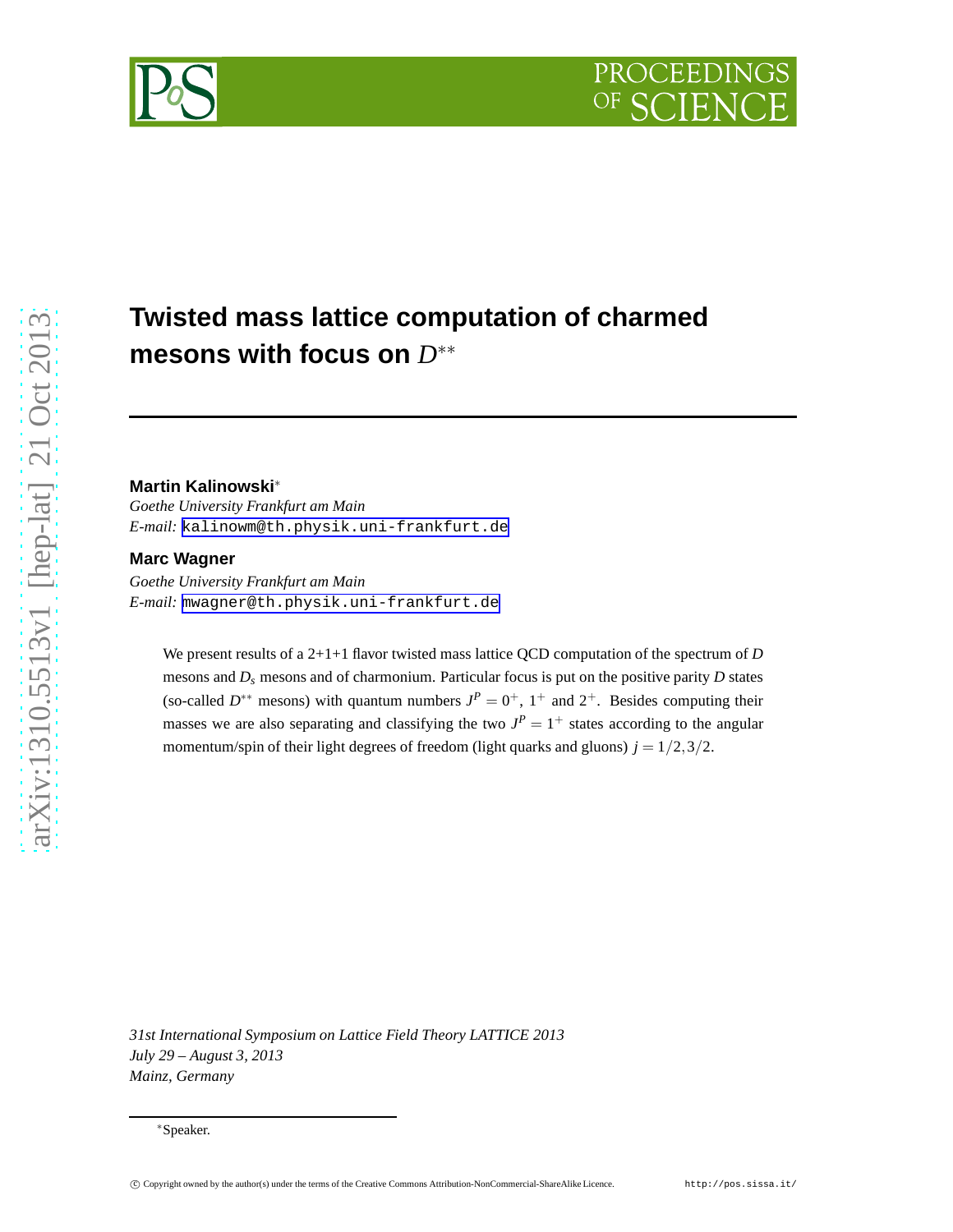### <span id="page-1-0"></span>**1. Introduction**

There is considerable interest in the spectrum of *D* and  $D_s$  mesons and of charmonium both theoretically and experimentally.

On the theory side first principles calculations are usually lattice QCD computations (for recent work cf. e.g. [\[1,](#page-5-0) [2](#page-6-0), [3](#page-6-0), [4, 5](#page-6-0), [6, 7](#page-6-0), [8](#page-6-0)]). In the last couple of years a lot of progress has been made, allowing the determination of hadron masses like the aforementioned mesons with rather high precision. For example  $2+1$  or even  $2+1+1$  flavors of dynamical quarks are often used as well as small lattice spacings and improved discretizations, to keep discretization errors (in particular those associated with the heavy charm quarks) under control. Some groups have even started to determine the resonance parameters of certain mesons from the spectrum of two-particle scattering states in finite spatial volumes (cf. e.g. [\[9](#page-6-0), [10\]](#page-6-0)).

Experimentally a large number of  $D$ ,  $D<sub>s</sub>$  and charmonium states has been measured and additional and more precise results are expected in the near future both from existing facilities and facilities currently under construction, like the PANDA experiment at FAIR. Even though these experimental results have been extremely helpful, to improve our understanding of QCD, they also brought up new and yet unanswered questions. For example the positive parity mesons  $D_{s0}^*$  and  $D_{s1}$ are unexpectedly light, which is at the moment not satisfactorily understood and also quite often not reproduced by lattice QCD computations or model calculations.

Moreover, performing a precise computation of certain meson masses is often the first step for many lattice projects not primarily concerned with spectroscopy. As an example one could mention the semileptonic decay of *B* and  $B^*$  mesons into positive parity *D* mesons [\[11](#page-6-0)] (so-called *D*<sup>\*\*</sup> mesons). Their masses and operator contents, which are discussed in detail in section [3.2,](#page-3-0) are an essential ingredient for any corresponding lattice computation.

This is mainly a status report about an ongoing lattice QCD project concerned with the computation of the spectrum of mesons with at least one charm valence quark. We present preliminary results for *D* mesons, for *D<sup>s</sup>* mesons and for charmonium states with total angular momentum  $J = 0,1$  and parity  $P = -, +$ . Parts of this work have already been published [\[5, 8\]](#page-6-0).

#### **2. Simulation and analysis setup**

We use gauge link configurations generated by the European Twisted Mass Collaboration (ETMC) with the Iwasaki gauge action and  $N_f = 2 + 1 + 1$  flavors of Wilson twisted mass quarks [[12, 13, 14, 15](#page-6-0)]. Until now we have considered three ensembles (around 1000 gauge link configurations per ensemble) with (unphysically heavy) values for the light *u*/*d* quark mass corresponding to  $m_{\pi} \approx 285 \text{ MeV}, 325 \text{ MeV}, 457 \text{ MeV}$  and lattice sizes  $(L/a)^3 \times T/a = 32^3 \times 64, 32^3 \times 64, 24^3 \times 48.$ Our results are obtained at a single lattice spacing  $a \approx 0.086$  fm. Consequently, a continuum extrapolation has not yet been performed.

Meson masses are determined by computing and studying temporal correlation matrices of suitably chosen meson creation operators  $\mathcal{O}_j$ . At the moment we exclusively consider quark antiquark operators. The quark and the antiquark are combined in spin space via  $\gamma$  matrices and in color and position space via gauge links such that the corresponding trial states  $\mathscr{O}_j|\Omega\rangle$  ( $|\Omega\rangle$  denotes the vacuum) are gauge invariant and have defined total angular momentum and parity (cf.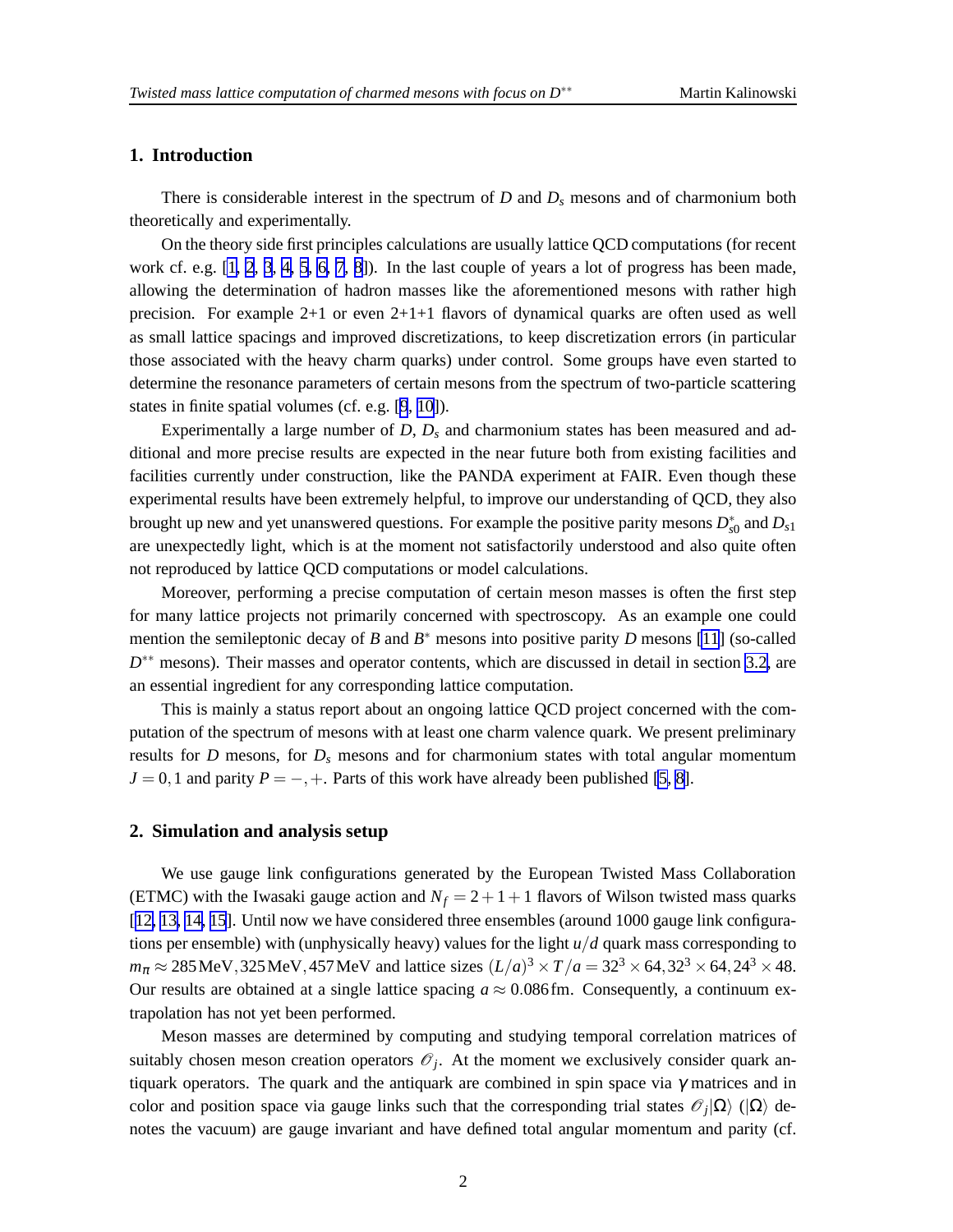section [3.2](#page-3-0) for examples of  $J = 1$  *D* meson creation operators and [[16](#page-6-0)], in particular section 4.1, for a general discussion). Moreover, APE and Gaussian smearing is used, to optimize the overlap of the trial states  $\mathcal{O}_j|\Omega\rangle$  to the low lying mesonic states of interest. We plan to discuss these operators and their structure and quantum numbers in detail in an upcoming publication. For the computation of the corresponding correlation matrices  $\langle \mathcal{O}_i^{\dagger} \rangle$  $f^{\dagger}_j(t) \mathscr{O}(0)$  we resort to the one-end trick (cf. e.g. [[17\]](#page-6-0)). Meson masses are then determined from plateau values of corresponding effective masses, which we obtain by solving generalized eigenvector problems (cf. e.g. [\[18](#page-6-0)]). Disconnected diagrams appearing in charmonium correlators are currently neglected.

One of the main advantages of the Wilson twisted mass discretization is automatic  $\mathcal{O}(a)$  improvement of physical observables, e.g. hadron masses. However, parity and isospin (in case of a non-degenerate quark doublet flavor instead of isospin) are not exact symmetries. For example positive and negative parity trial states are not anymore orthogonal, which leads to additional difficulties, when doing hadron spectroscopy: positive and negative parity states have to be determined from a single correlation matrix, which is typically twice as large compared to those studied in parity and isospin symmetric lattice discretizations.

For both the valence strange and charm quarks we use degenerate twisted mass doublets, i.e. a different discretization as for the corresponding sea quarks. We do this, to avoid mixing of strange and charm quarks, which inevitably takes place in a unitary setup, and which is particularly problematic for hadrons containing charm quarks [[14, 15](#page-6-0)]. The degenerate valence doublets allow two realizations for strange as well as for charm quarks, either with a twisted mass term  $+i\mu_{s,c}\gamma_5$  or −*i*µ*s*,*c*γ5. For a quark antiquark meson creation operator the sign combinations (+,−) and (−,+) for the quark  $q$  and the antiquark  $\bar{q}$  are related by symmetry, i.e. the corresponding correlators are identical. These correlators differ, however, from their counterparts with sign combinations  $(+,+)$ and  $(-,-)$ , due to different discretization errors. In section 3 we will show for each computed meson mass both the  $(+,-) \equiv (-,+)$  and the  $(+,+) \equiv (-,-)$  result. The differences are  $\mathcal{O}(a^2)$ , due to the aforementioned automatic  $\mathcal{O}(a)$  improvement inherent to the Wilson twisted mass formulation. These mass differences give a first impression regarding the magnitude of discretization errors at our currently used lattice spacing  $a \approx 0.086$  fm.

Using  $(+,-) \equiv (-,+)$  correlators we have tuned the bare valence strange and charm quark masses  $\mu_s$  and  $\mu_c$  to reproduce the physical values of  $2m_K^2 - m_\pi^2$  and  $m_D$ , quantities, which strongly depend on  $\mu_s$  and  $\mu_c$ , but which are essentially independent of the light  $u/d$  quark mass.

#### **3. Numerical results**

#### **3.1 The** *D* **meson, the** *D<sup>s</sup>* **meson and the charmonium spectrum**

In Figure [1](#page-3-0) we present our results for the *D* and *D<sup>s</sup>* meson spectrum. For every state we show six data points: different colors indicate the different light quark/pion masses of the used ensembles, the circles and crosses distinguish the twisted mass sign combinations  $(+,-) \equiv (-,+)$ and  $(+,+) \equiv (-,-)$ , respectively. The horizontal separation of the data points have been chosen proportional to the corresponding squared pion masses.

While for the negative parity states lattice and experimental results agree rather well, there is a clear discrepancy in particular for the positive parity  $D_s$  states  $D_{s0}^*$  and  $D_{s1}$ . Similar findings have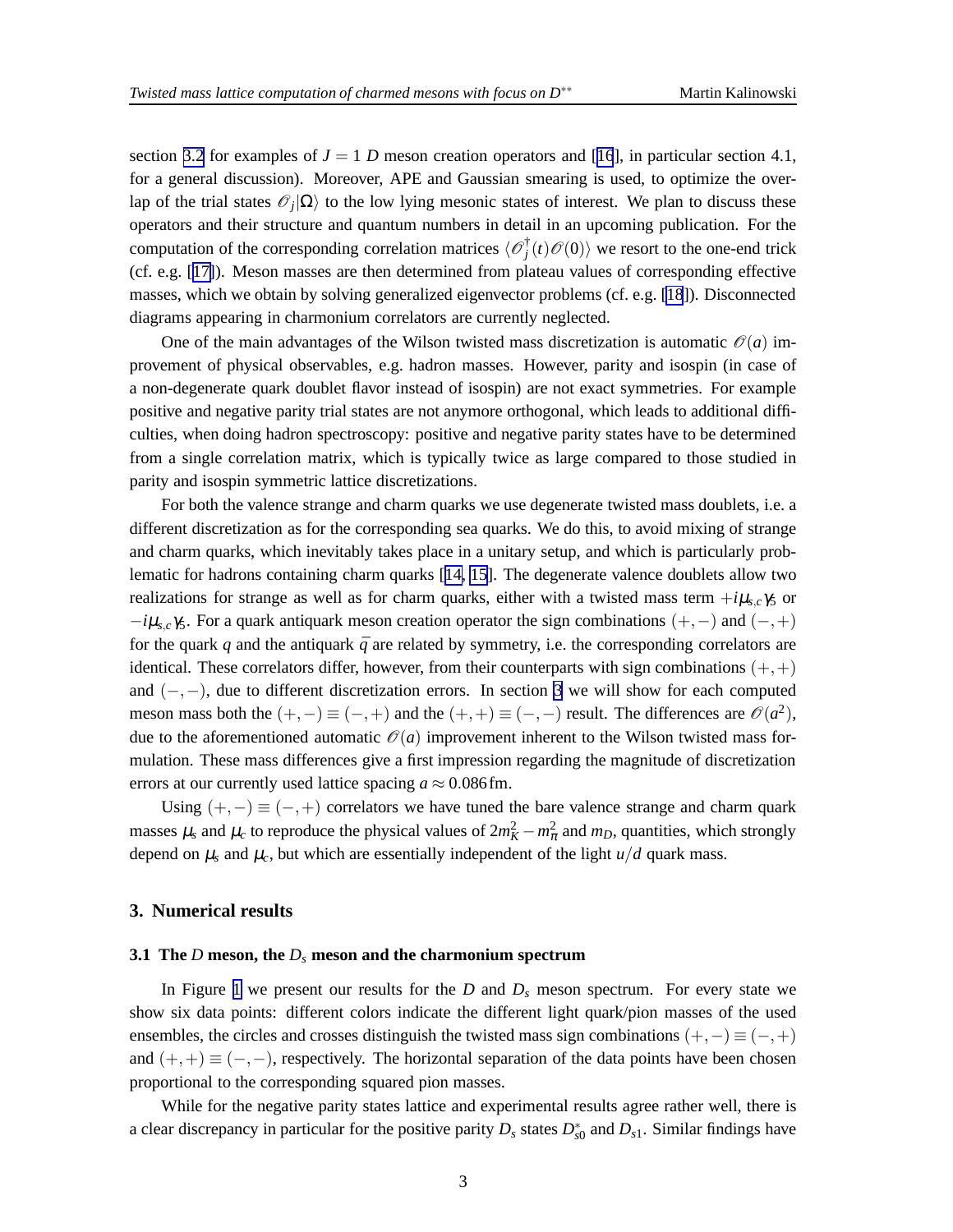<span id="page-3-0"></span>

**Figure 1:** The *D* meson, the *D<sup>s</sup>* meson and the charmonium spectrum for three different light quark masses corresponding to  $m_{\pi} \approx 285 \text{ MeV}$ , 325 MeV, 457 MeV and lattice spacing  $a \approx 0.086 \text{ fm}$ .

been reported in other lattice studies, e.g. [[1](#page-5-0), [7](#page-6-0)], and in phenomenological model calculations, e.g. [[20\]](#page-6-0). This discrepancy might be an indication that these states are not predominantly  $q\bar{q}$  states, but e.g. rather four quark states of molecular or tetraquark type. We plan to investigate this possibility within our setup in the near future. The necessary techniques have already been developed and recently been applied to light scalar mesons [[21](#page-6-0), [22\]](#page-6-0).

In Figure 1 we also present our results for the charmonium spectrum. Because of the two rather heavy valence quarks, we expect considerably larger discretization errors than for the corresponding *D* or  $D<sub>s</sub>$  meson states. The differences between lattice and experimental results are most prominent for the negative parity charmonium states (around 5%). We plan to explore in one of our next steps, whether discretization errors account for these differences by performing similar computations on ensembles with finer lattice spacings and by studying the continuum limit.

## **3.2**  $J^P = 1^+$  *D* mesons: separation of the two  $D_1$  states

A challenging, but important task is the separation of the two  $J = 1^+ D$  meson states  $D_1(2430)$ and  $D_1(2420)$ . In the limit of infinitely heavy charm quarks the broad  $D_1(2430)$  state is expected to have light cloud angular momentum  $j = 1/2$ , while the narrow  $D_1(2420)$  state should have  $j = 3/2$ (cf. [\[23](#page-6-0), [24](#page-6-0)] for a detailed discussion and computation of the static limit). Assigning corresponding approximate *j* quantum numbers, when using charm quarks of finite mass, is e.g. important, when studying the decay of a *B* or  $B^*$  meson into one of the positive parity  $D^{**}$  mesons (which include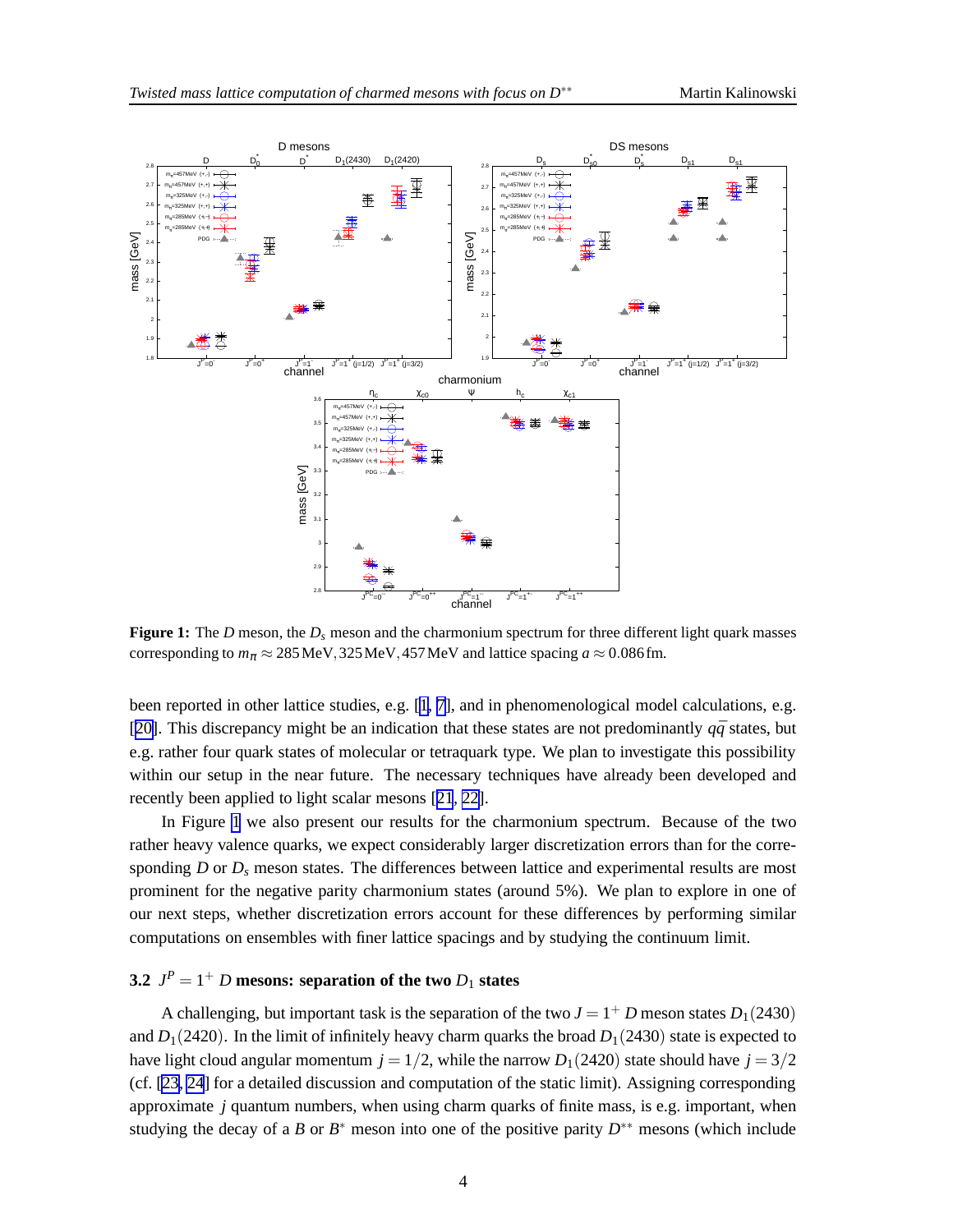the mentioned  $D_1(2420)$  and  $D_1(2430)$  states) in a fully dynamical setup (cf. e.g. [[25](#page-6-0), [26](#page-6-0)] for a recent lattice computation in the static limit and [\[27](#page-6-0)] for first results obtained with dynamical charm quarks).

The correct identification of the  $j \approx 1/2$  and the  $j \approx 3/2$  state can be achieved by studying the eigenvectors obtained during the analysis of correlation matrices, i.e. when solving generalized eigenvector problems. After a suitable normalization of the trial states  $\mathscr{O}_j|\Omega\rangle$  large eigenvector components point out the dominating meson creation operators  $\mathcal{O}_j$ , which, after a Clebsch-Gordan decomposition into light and heavy total angular momentum contributions, can be classified according to  $j = 1/2$  or  $j = 3/2$ .

We use quark-antiquark meson creation operators

$$
\mathscr{O}_{\Gamma} = \sum_{\mathbf{r}} \bar{c}(\mathbf{r}) \sum_{\mathbf{n}=\pm \mathbf{e}_x, \pm \mathbf{e}_y, \pm \mathbf{e}_z} U(\mathbf{r}; \mathbf{r} + \mathbf{n}) \Gamma(\mathbf{n}) u(\mathbf{r} + \mathbf{n}), \tag{3.1}
$$

where  $\bar{c}$  and *u* are Gaussian smeared quark fields,  $U(\bf{r}; \bf{r}+\bf{n})$  is the APE smeared link connecting **r** and **r** + **n** and  $\Gamma$ (**n**) denotes suitably chosen linear combinations of products of  $\gamma$  matrices and spherical harmonics realizing the desired quantum numbers *J*, *j* and *P*. In total we consider 36 meson creation operators:

• for 
$$
J = 1
$$
 and  $j = 1/2$ 

$$
\Gamma(\mathbf{n}) = \gamma_j \gamma_5 G \quad , \quad \Gamma(\mathbf{n}) = \left( (\mathbf{n} \times \vec{\gamma})_j - \mathbf{n}_j \gamma_0 \gamma_5 \right) G, \tag{3.2}
$$

• for  $J = 1$  and  $j = 3/2$ 

$$
\Gamma(\mathbf{n}) = \left( (\mathbf{n} \times \vec{\gamma})_j + 2\mathbf{n}_j \gamma_0 \gamma_5 \right) G \tag{3.3}
$$

with  $j = 1,2,3$  and  $G = 1, \gamma_0, \gamma_5, \gamma_6, \gamma_5$ . Meson creation operators, which only differ in *j*, are related by symmetry. The resulting correlation functions have been averaged, to increase statistical accuracy. Meson creation operators with  $G = 1$ ,  $\gamma_0$  and with  $G = \gamma_5$ ,  $\gamma_0 \gamma_5$  correspond to  $P = +$ and  $P = -$ , respectively. Due to twisted mass parity mixing (cf. section [2\)](#page-1-0), these operators do not generate orthogonal trial states and, therefore, have to be included in a single  $12 \times 12$  correlation matrix.

In Figure [2](#page-5-0) we show the operator content of the three lightest  $J = 1$  states as a function of the temporal separation of the correlation matrix (for a detailed explanation of such plots we refer to  $[14]$  $[14]$ :

- As expected the ground state is dominated by  $P = -$  meson creation operators (the light blue curve corresponds to the sum of the squared eigenvector components of the six  $P =$ operators from (3.2) and (3.3),  $\gamma_z[\gamma_0]$ ,  $((\mathbf{n} \times \vec{\gamma})_z - \mathbf{n}_z \gamma_0 \gamma_5)\gamma_5[\gamma_0]$  and  $((\mathbf{n} \times \vec{\gamma})_z + 2\mathbf{n}_z \gamma_0 \gamma_5)\gamma_5[\gamma_0]$ ). This confirms that the ground state is the  $D^*$  state  $(J^P = 1^-)$ .
- The first excitation is dominated by  $P = +$  meson creation operators with  $j \approx 1/2$ . Operators without angular momentum  $(\gamma \gamma_5|\gamma_6)$ ; green curve) generate trial states with larger overlap than those with angular momentum  $L = 1$  ( $((\mathbf{n} \times \vec{\gamma})_z - \mathbf{n}_z \gamma_0 \gamma_5)[\gamma_0]$ ; dark blue curve). Consequently, the first excitation is identified as the broad  $D_1(2430)$  state  $(J^P = 1^+, j \approx 1/2)$ , where total angular momentum  $J = 1$  is mainly realized by the quark spin and not by relative angular momentum  $L = 1$  of the two quarks.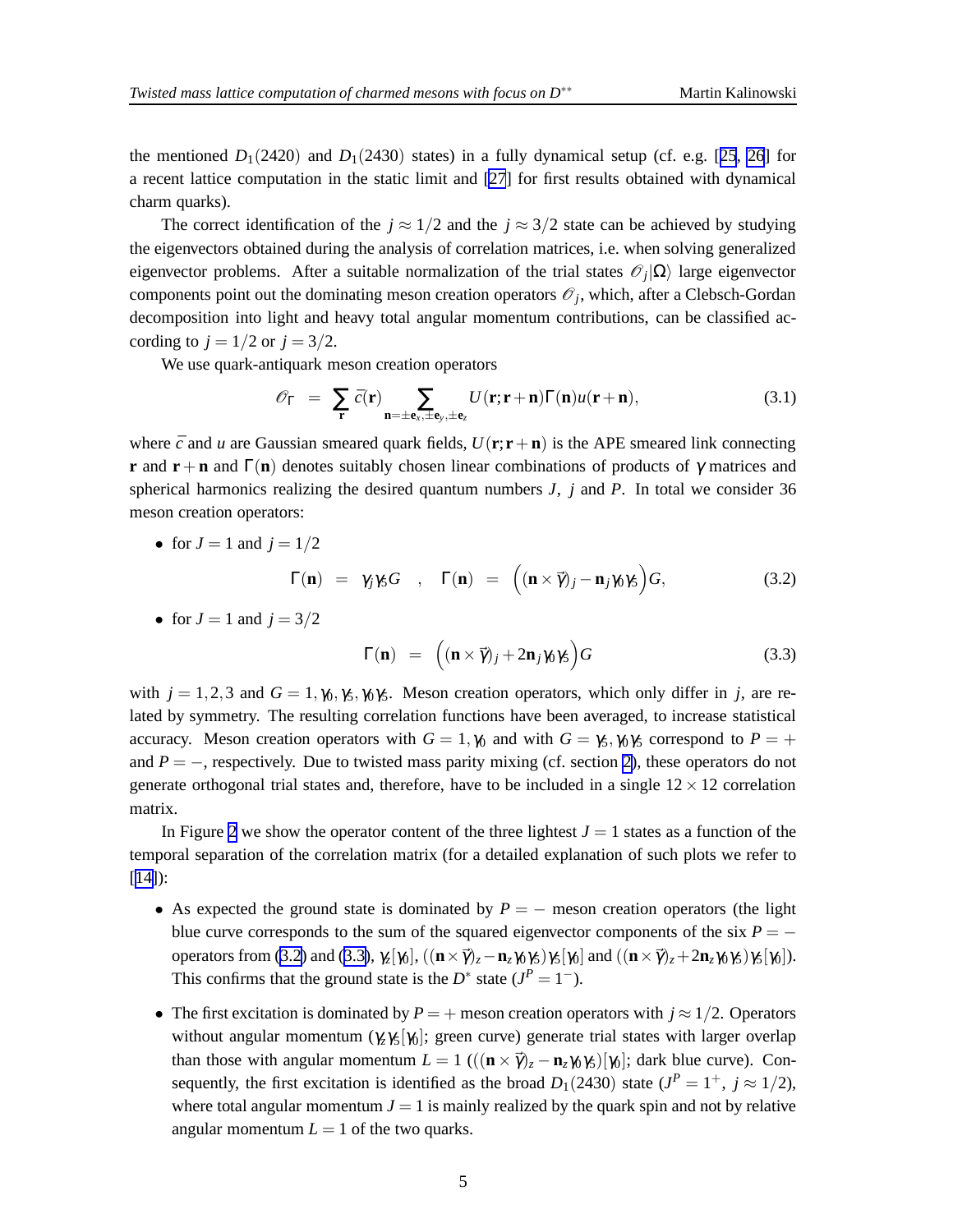<span id="page-5-0"></span>

**Figure 2:** The operator content of the three lightest  $J = 1$  *D* meson states. The ground state (upper plot) is identified as  $D^*$  ( $J^P = 1^-$ ), the first excitation (left plot) as  $D_1(2430)$  ( $J^P = 1^+$ ,  $j \approx 1/2$ ), the second excitation (right plot) as  $D_1(2420)$  ( $J^P = 1^+, j \approx 3/2$ ).

• Finally the second excitation, which is close in mass to the first excitation, is dominated by *P* = + meson creation operators with  $j \approx 3/2$  (( $(\mathbf{n} \times \vec{\gamma})_i + 2\mathbf{n}_i \gamma_0 \gamma_5$ )[ $\gamma_0$ ]; magenta curve). Consequently, the second excitation is identified as the narrow  $D_1(2420)$  state  $(J^P = 1^+,$  $j \approx 3/2$ ).

Note that one could consider even more meson creation operators, e.g.  $j \approx 3/2$  operators with angular momentum  $L = 2$ .

An analogous analysis for *D<sup>s</sup>* mesons yields qualitatively identical results.

#### **Acknowledgments**

M.K. and M.W. acknowledge support by the Emmy Noether Programme of the DFG (German Research Foundation), grant WA 3000/1-1, and by the Helmholtz Graduate School HGS-HIRe for FAIR. This work was supported in part by the Helmholtz International Center for FAIR within the framework of the LOEWE program launched by the State of Hesse.

### **References**

[1] D. Mohler and R. M. Woloshyn, Phys. Rev. D **84**, 054505 (2011) [arXiv:1103.5506 [hep-lat]].